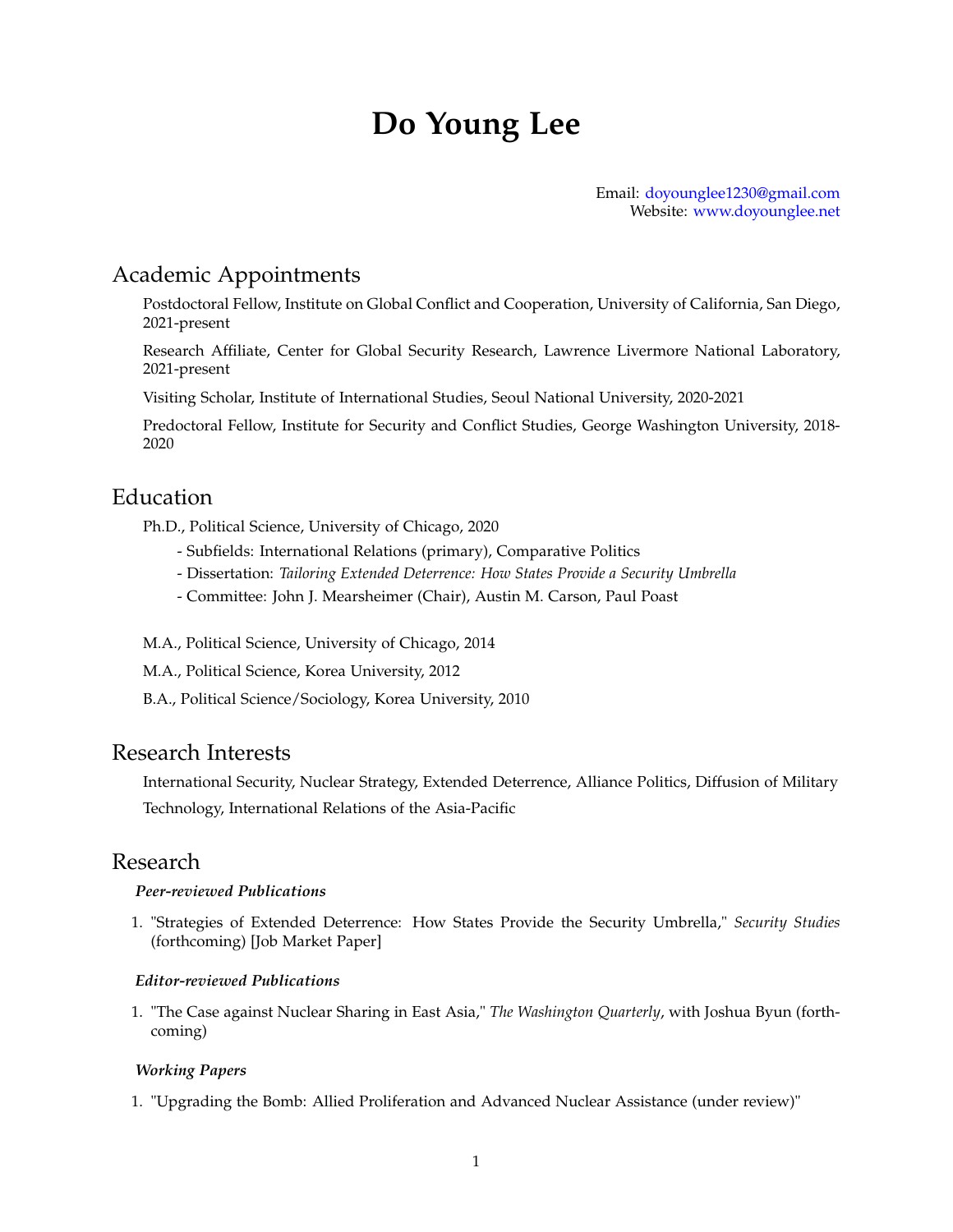- 2. "Deter Together or Deter Separately?: Time-Horizons and Alliance Cohesion"
- 3. "Searching for Nuclear Superiority: Nuclear Offensive Capabilities and Crisis Outcomes" (with Jiyoung Ko)
- 4. "Detonating the Bomb: Determinants of Nuclear Weapons Testing" (with Jiyoung Ko & Stephen Herzog)

#### *Manuscripts In Preparation (Writing Stage)*

- 1. *Tailoring Extended Deterrence: How States Provide a Security Umbrella* (book project)
- 2. "Why are They Still There?: Explaining the US Forward-Deployed Nuclear Weapons in Europe since 1991"

### Awards, Fellowships, and Grants

Doctoral Dissertation Grant, Charles Koch Foundation, 2017-2019 Predoctoral Fellowship, George Washington University, 2018-2019 Dissertation Completion Grant, Social Science Division, University of Chicago, 2018-2019 APSA Travel Grant, 2018 Advanced Travel Fund, University of Chicago Graduate Council, 2018 World Politics and Statecraft Fellowship, Smith Richardson Foundation, 2017 Research Travel Grant, The Scowcroft Institute of International Affairs, Texas A&M University, 2017 Summer Research Grant, University of Chicago, 2016 Social Science Division Doctoral Grant, University of Chicago, 2012-2017 Brain Korea 21 Scholarship, Korea Research Foundation, 2010-2012

## Teaching

Teaching Assistant, Department of Political Science, University of Chicago, 2014-2016

- PLSC29000, Introduction to International Relations (John J. Mearsheimer)
- PLSC27600, War and the Nation State (John J. Mearsheimer)
- PLSC29202, The Secret Side of International Politics (Austin M. Carson)
- PLSC29000, Introduction to International Relations (Charles Lipson)

## Invited Talks and Conference Presentations

#### *Conferences*

American Political Science Association Annual Meeting (APSA): 2018

International Studies Association Annual Meeting (ISA): 2016, 2017, 2018, 2019, 2021

Midwest Political Science Association Annual Meeting (MPSA): 2011, 2016, 2017, 2018, 2020 (conference cancelled due to COVID-19)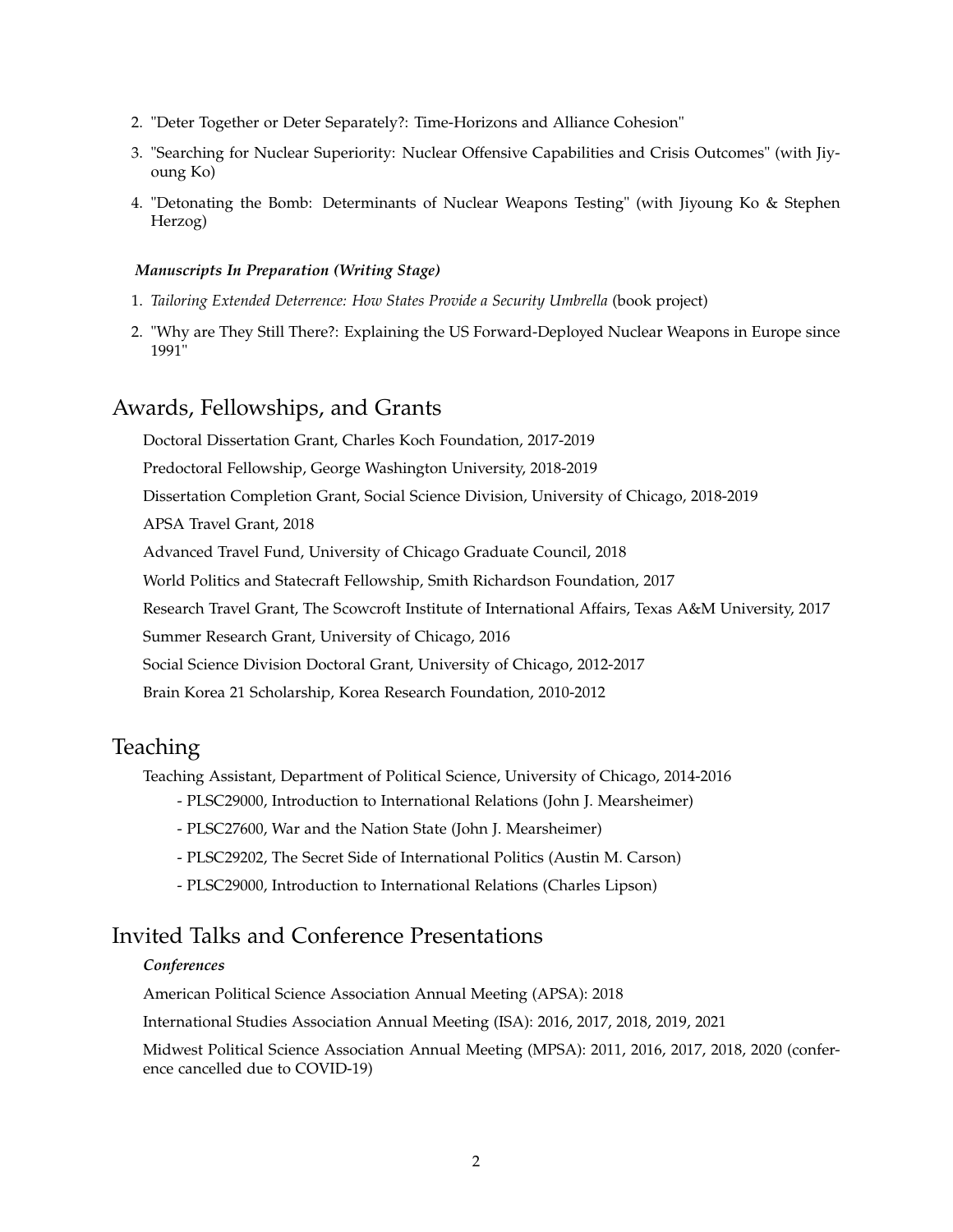#### *Invited Talks and Workshops*

LKY School, National University of Singapore: 2021 International Security Colloquium, Korea University: 2021 Program on International Security Policy (PISP), University of Chicago: 2014, 2016, 2017 Twentieth Annual New Faces Conference, Triangle Institute for Security Studies: 2019 Research in Progress, George Washington University: 2018, 2020

## Additional Training

Nuclear Deterrence, Emerging Technologies, and Strategic Stability Bootcamp, Rand Corporation, 2018 Institute for Qualitative and Multi-Method Research (IQMR) Summer Workshop, 2015 Inter-University Consortium for Political Science (ICPSR) Summer Program, 2011

### Field Research

National Archives II, College Park, United States, 2016, 2017, 2018 NATO Headquarters Archives, Brussels, Belgium, 2017 British National Archives, Kew, United Kingdom, 2017 Liddell Hart Centre for Military Archives, London, United Kingdom, 2017 George H.W. Bush Presidential Library, College Station, United States, 2017 National Archives of Korea, Seongnam, South Korea, 2016

# Military Experience

Republic of Korea Marine Corps (Special Commando Battalion), 2005-2007

# Other Skills

*Languages*

Korean (native), Japanese (basic reading, writing, listening, and speaking)

Software: STATA, R, LAT<sub>E</sub>X

#### References

John J. Mearsheimer R. Wendell Harrison Distinguished Service Professor of Political Science University of Chicago j-mearsheimer@uchicago.edu

Austin M. Carson Assistant Professor of Political Science University of Chicago acarson@uchicago.edu